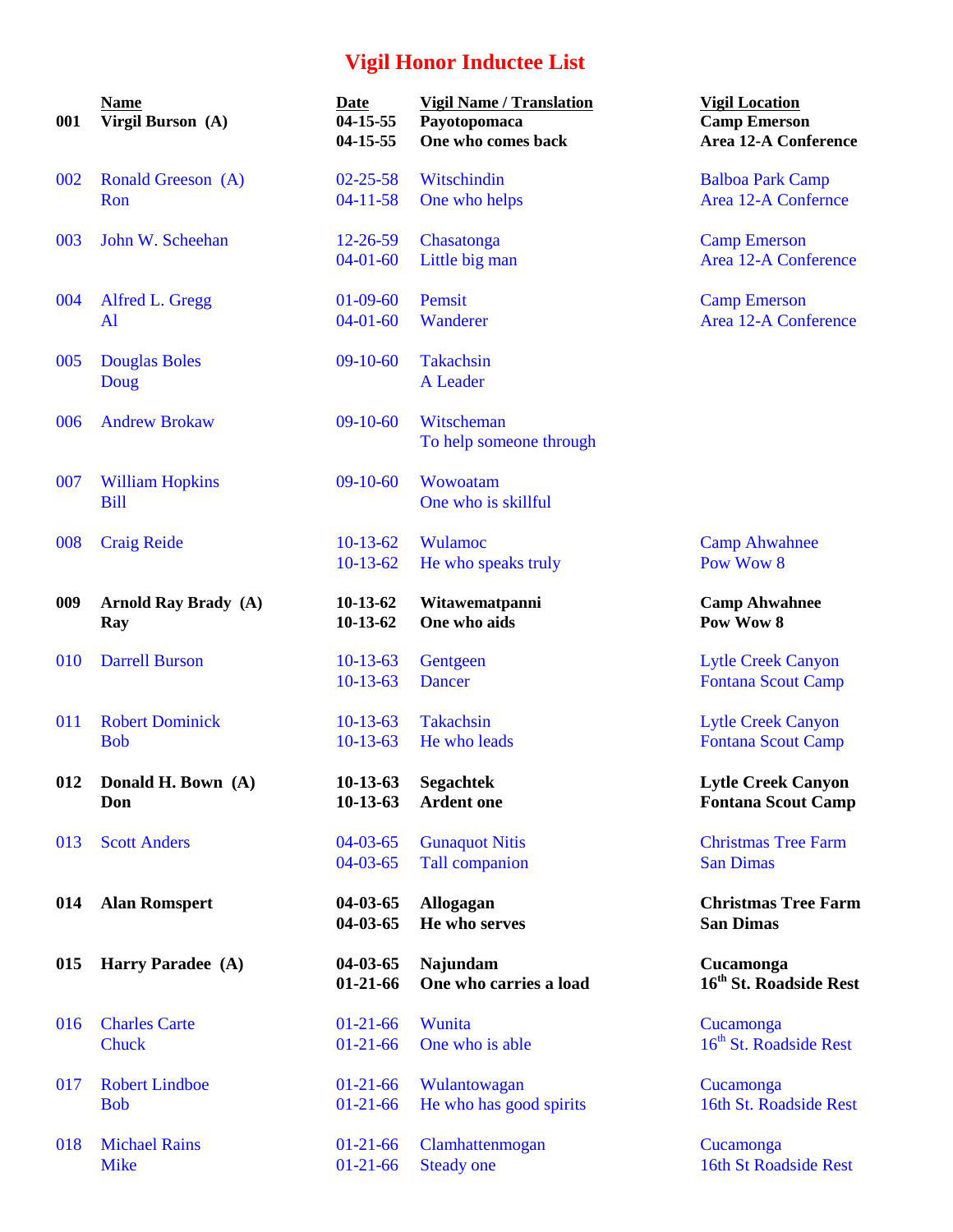| 019 | <b>Name</b><br><b>William Woodward</b><br><b>Bill</b> | Date<br>$01-21-66$<br>$01-21-66$ | <b>Vigil Name / Translation</b><br>Wullamallesin | <b>Vigil Loca</b><br>Cucamong<br>16th St. R |
|-----|-------------------------------------------------------|----------------------------------|--------------------------------------------------|---------------------------------------------|
| 020 | <b>Eldon Lahr</b>                                     | $02 - 18 - 67$                   | <b>Happy</b> one<br>Tschitgussin                 | <b>Lytle Cree</b>                           |
|     |                                                       | $02 - 18 - 67$                   | Silent one                                       | <b>Fontana S</b>                            |
| 021 | <b>Daniel Bruce Maxfield</b><br>Dan                   | $02 - 18 - 67$<br>$02 - 18 - 67$ | Kittlelendamwagan<br><b>Earnest</b> one          | <b>Lytle Cree</b><br><b>Fontana S</b>       |
| 022 | <b>Jack Schnurr</b>                                   | $02 - 18 - 67$<br>$02 - 18 - 67$ | Achpamsin<br>Hiker                               | Lytle Cree<br><b>Fontana S</b>              |
| 023 | Perry Westrope (A)                                    | $02 - 18 - 67$<br>$02 - 18 - 67$ | <b>Wunita Sachgachtoon</b><br>Able cook          | <b>Lytle Cre</b><br><b>Fontana</b>          |
| 024 | <b>Jim Mokri</b>                                      | 04-06-68<br>04-06-68             | Tachpachiwi<br><b>Modest one</b>                 | <b>Lytle Cree</b><br><b>Fontana S</b>       |
| 025 | <b>David Nunley</b>                                   | 04-06-68<br>04-06-68             | Allohakasin<br>One who instructs                 | <b>Lytle Cree</b><br><b>Fontana S</b>       |
| 026 | George Garrett (A)                                    | 04-06-68<br>04-06-68             | Achgiguwen<br><b>Lively one</b>                  | <b>Lytle Cre</b><br><b>Fontana</b> S        |
| 027 | Don Powell (A)                                        | 04-06-68<br>04-06-68             | <b>Chans</b><br><b>Elder</b> brother             | <b>Lytle Cre</b><br><b>Fontana</b>          |
| 028 | Howard Russell (A)                                    | 04-06-68<br>04-06-68             | Luppoewagan<br><b>Witty one</b>                  | <b>Lytle Cre</b><br><b>Fontana</b> S        |
| 029 | <b>Albert Brongersma</b><br>Al                        | $01-11-69$<br>$01-11-69$         | Wulihan<br>He who does good for others           | <b>Lytle Cree</b><br><b>Fontana S</b>       |
| 030 | <b>Jim Miller</b>                                     | $01-11-69$<br>$01-11-69$         | <b>Woapink</b><br>Opossum                        | <b>Lytle Cre</b><br><b>Fontana</b> S        |
| 031 | Frank Goodykoontz (A)                                 | $01-11-69$<br>$01-11-69$         | <b>Nagatamen</b><br><b>Reliable one</b>          | <b>Lytle Cre</b><br><b>Fontana</b>          |
| 032 | Herdon O'Connell (A)<br><b>Spike</b>                  | $01-11-69$<br>$01 - 11 - 69$     | Wischiki<br><b>Busy</b> one                      | Lytle Cree<br><b>Fontana S</b>              |
| 033 | <b>Terry Goodykoontz</b>                              | $12 - 13 - 69$<br>$12 - 13 - 69$ | <b>Blaknik</b><br><b>Flying squirrel</b>         | La Verne<br><b>Christmas</b>                |
| 034 | <b>Bill Shacklett</b>                                 | $12 - 13 - 69$<br>$12 - 13 - 69$ | Achewon<br><b>Strong one</b>                     | La Verne<br>Christmas                       |
| 035 | Al Bowen (A)                                          | 12-13-69<br>12-13-69             | Gischitehen<br><b>Determined one</b>             | La Verne<br>Christma                        |
| 036 | Warren Cliburn (A)                                    | 12-13-69<br>12.13.60             | Woapalanne<br>Rold oggle                         | La Verne<br>Christma                        |

| , , , , , , , , ,<br><b>Date</b> | <b>Vigil Name / Translation</b>         | <b>Vigil Location</b>                                  |
|----------------------------------|-----------------------------------------|--------------------------------------------------------|
| $01-21-66$                       | Wullamallesin                           | Cucamonga                                              |
| $01-21-66$                       | <b>Happy</b> one                        | 16th St. Roadside Rest                                 |
|                                  |                                         |                                                        |
| $02 - 18 - 67$                   | Tschitgussin                            | <b>Lytle Creek Canyon</b>                              |
| $02 - 18 - 67$                   | Silent one                              | <b>Fontana Scout Camp</b>                              |
| $02 - 18 - 67$                   | Kittlelendamwagan                       | <b>Lytle Creek Canyon</b>                              |
| $02 - 18 - 67$                   | <b>Earnest</b> one                      | <b>Fontana Scout Camp</b>                              |
|                                  |                                         |                                                        |
| $02 - 18 - 67$                   | Achpamsin                               | <b>Lytle Creek Canyon</b>                              |
| $02 - 18 - 67$                   | <b>Hiker</b>                            | <b>Fontana Scout Camp</b>                              |
|                                  |                                         |                                                        |
| $02 - 18 - 67$<br>$02 - 18 - 67$ | <b>Wunita Sachgachtoon</b><br>Able cook | <b>Lytle Creek Canyon</b><br><b>Fontana Scout Camp</b> |
|                                  |                                         |                                                        |
| 04-06-68                         | Tachpachiwi                             | <b>Lytle Creek Canyon</b>                              |
| 04-06-68                         | <b>Modest one</b>                       | <b>Fontana Scout Camp</b>                              |
|                                  |                                         |                                                        |
| 04-06-68                         | <b>Allohakasin</b>                      | <b>Lytle Creek Canyon</b>                              |
| 04-06-68                         | One who instructs                       | <b>Fontana Scout Camp</b>                              |
|                                  |                                         |                                                        |
| 04-06-68                         | Achgiguwen                              | <b>Lytle Creek Canyon</b>                              |
| 04-06-68                         | <b>Lively one</b>                       | <b>Fontana Scout Camp</b>                              |
| 04-06-68                         | <b>Chans</b>                            | <b>Lytle Creek Canyon</b>                              |
| 04-06-68                         | <b>Elder brother</b>                    | <b>Fontana Scout Camp</b>                              |
| 04-06-68                         | Luppoewagan                             | <b>Lytle Creek Canyon</b>                              |
| 04-06-68                         | <b>Witty one</b>                        | <b>Fontana Scout Camp</b>                              |
|                                  |                                         |                                                        |
| $01-11-69$                       | Wulihan                                 | <b>Lytle Creek Canyon</b>                              |
| $01-11-69$                       | He who does good for others             | <b>Fontana Scout Camp</b>                              |
| $01-11-69$                       | Woapink                                 | <b>Lytle Creek Canyon</b>                              |
| $01-11-69$                       | <b>Opossum</b>                          | <b>Fontana Scout Camp</b>                              |
| $01-11-69$                       | <b>Nagatamen</b>                        | <b>Lytle Creek Canyon</b>                              |
| $01-11-69$                       | <b>Reliable one</b>                     | <b>Fontana Scout Camp</b>                              |
|                                  |                                         |                                                        |
| $01 - 11 - 69$                   | Wischiki                                | <b>Lytle Creek Canyon</b>                              |
| $01-11-69$                       | <b>Busy</b> one                         | <b>Fontana Scout Camp</b>                              |
|                                  |                                         |                                                        |
| $12 - 13 - 69$                   | <b>Blaknik</b>                          | La Verne                                               |
| 12-13-69                         | <b>Flying squirrel</b>                  | <b>Christmas Tree Farm</b>                             |
| $12 - 13 - 69$                   | Achewon                                 | La Verne                                               |
| 12-13-69                         | <b>Strong one</b>                       | <b>Christmas Tree Farm</b>                             |
|                                  |                                         |                                                        |
| 12-13-69                         | <b>Gischitehen</b>                      | <b>La Verne</b>                                        |
| 12-13-69                         | <b>Determined one</b>                   | <b>Christmas Tree Farm</b>                             |
|                                  |                                         |                                                        |
| 12-13-69<br>12-13-69             | Woapalanne<br><b>Bald eagle</b>         | <b>La Verne</b><br><b>Christmas Tree Farm</b>          |
|                                  |                                         |                                                        |

# **Name** *Date**Date**Digil Location*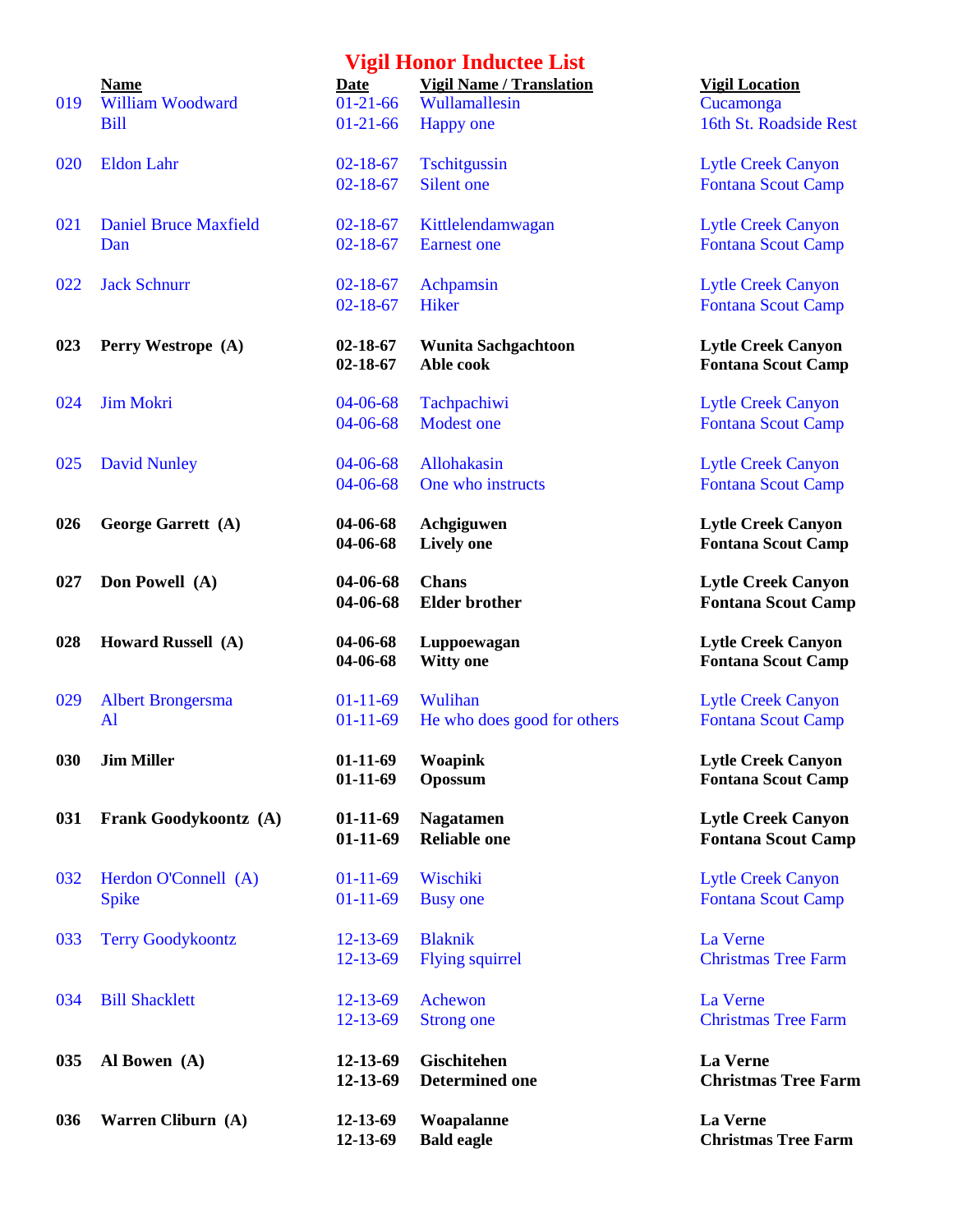|     |                                        |                                  | <b>Vigil Honor Inductee List</b>                                              |                                                    |
|-----|----------------------------------------|----------------------------------|-------------------------------------------------------------------------------|----------------------------------------------------|
| 037 | <b>Name</b><br><b>Will Foster</b>      | <b>Date</b><br>12-28-70          | <b>Vigil Name / Translation</b><br>Wulowachtauwoapin<br><b>Farsighted one</b> | <b>Vigil Location</b><br><b>Holcomb Valley</b>     |
| 038 | <b>Tim Zerger</b>                      | 12-28-70                         | Gischihan<br>One who creates with hands                                       | <b>Holcomb Valley</b>                              |
| 039 | Jim Lockhart (A)                       | $12 - 28 - 70$                   | Maaioschehuho<br><b>Breaks the arrow</b>                                      | <b>Holcomb Valley</b>                              |
| 040 | George W. VanTubergen (A)<br>Van       | 12-28-70<br>$03 - 13 - 71$       | Lungwamen<br><b>Dreamer</b>                                                   | <b>Glen Helen Park</b><br><b>District Camporee</b> |
| 041 | Dan R. Reaser                          | $11-20-71$<br>$12 - 11 - 71$     | Glakelendam<br><b>Excited</b> one                                             | <b>Camp Helendale</b><br>Pow Wow 17                |
| 042 | <b>David Sears</b><br>Dave             | $11-20-71$<br>$12 - 11 - 71$     | <b>Tgauchsin Nimat</b><br>Good natured brother                                | <b>Camp Helendale</b><br>Pow Wow 17                |
| 043 | Raymond H. Seguy (A)<br>Ray            | $11-20-71$<br>12-11-71           | Wiaxowagan<br>One who has plenty                                              | <b>Camp Helendale</b><br>Pow Wow 17                |
| 044 | <b>Ted Tingsdahl</b>                   | $01 - 06 - 73$<br>$01 - 06 - 73$ | Wischiki Amatschipuis<br><b>Busy buzzard</b>                                  | <b>San Antonio Canyon</b><br><b>Camp Aldy</b>      |
| 045 | Vaughn Wendelstadt                     | $01 - 06 - 73$<br>$01 - 06 - 73$ | Klamhattenamin<br>One of calm mind                                            | San Antonio Canyon<br><b>Camp Aldy</b>             |
| 046 | <b>Robert Taylor (A)</b><br><b>Doc</b> | $01-06-73$<br>$01-06-73$         | <b>Memsochet</b><br><b>Traveler</b>                                           | <b>San Antonio Canyon</b><br><b>Camp Aldy</b>      |
| 047 | <b>Mike Geer</b>                       | 12-28-73<br>03-30-74             | <b>Gischihan Hattape</b><br>He who makes bow                                  | San Antonio Canyon<br><b>Camp Aldy</b>             |
| 048 | Dan Grant                              | 12-28-73<br>03-30-74             | <b>Tatchen Memhallamund</b><br>Little merchant                                | <b>San Antonio Canyon</b><br><b>Camp Aldy</b>      |
| 049 | <b>Larry Mardis</b>                    | 12-28-73<br>03-30-74             | Achowelendam<br>Deep thinker                                                  | <b>San Antonio Canyon</b><br><b>Camp Aldy</b>      |
| 050 | Don Steele (A)                         | 12-28-73<br>03-30-74             | Menhakehhamat<br>Gardner                                                      | <b>San Antonio Canyon</b><br><b>Camp Aldy</b>      |
| 051 | Jack Wilson (A)                        | 12-28-73<br>03-30-74             | Moschakantpeu<br><b>Bald headed one</b>                                       | <b>San Antonio Canyon</b><br><b>Camp Aldy</b>      |
| 052 | Gary Wood (A)                          | 12-28-73<br>03-30-74             | Witscheman<br>Helpful one                                                     | San Antonio Canyon<br><b>Camp Aldy</b>             |
| 053 | <b>Philip Cothran</b><br>Phil          | 03-08-75                         | Witschindin<br>One who assist                                                 | <b>Norco</b><br><b>Naval Weapons Statio</b>        |
| 054 | <b>Timothy Martz</b><br>Tim            | 03-08-75                         | Achowalogen<br>Hard worker                                                    | <b>Norco</b><br><b>Naval Weapons Static</b>        |

|                | <b>Vigil Honor Inductee List</b>         |                                              |
|----------------|------------------------------------------|----------------------------------------------|
| Date           | <b>Vigil Name / Translation</b>          | <b>Vigil Location</b>                        |
| 12-28-70       | Wulowachtauwoapin                        | <b>Holcomb Valley</b>                        |
|                | <b>Farsighted one</b>                    |                                              |
| 12-28-70       | Gischihan<br>One who creates with hands  | <b>Holcomb Valley</b>                        |
| 12-28-70       | Maaioschehuho<br><b>Breaks the arrow</b> | <b>Holcomb Valley</b>                        |
| 12-28-70       | Lungwamen                                | <b>Glen Helen Park</b>                       |
| 03-13-71       | <b>Dreamer</b>                           | <b>District Camporee</b>                     |
| 11-20-71       | Glakelendam                              | <b>Camp Helendale</b>                        |
| $12 - 11 - 71$ | <b>Excited</b> one                       | Pow Wow 17                                   |
| 11-20-71       | <b>Tgauchsin Nimat</b>                   | <b>Camp Helendale</b>                        |
| $12 - 11 - 71$ | Good natured brother                     | Pow Wow 17                                   |
| 11-20-71       | Wiaxowagan                               | <b>Camp Helendale</b>                        |
| 12-11-71       | One who has plenty                       | Pow Wow 17                                   |
| 01-06-73       | Wischiki Amatschipuis                    | San Antonio Canyon                           |
| 01-06-73       | <b>Busy buzzard</b>                      | <b>Camp Aldy</b>                             |
| 01-06-73       | Klamhattenamin                           | San Antonio Canyon                           |
| $01-06-73$     | One of calm mind                         | <b>Camp Aldy</b>                             |
| 01-06-73       | <b>Memsochet</b>                         | <b>San Antonio Canyon</b>                    |
| 01-06-73       | <b>Traveler</b>                          | <b>Camp Aldy</b>                             |
| 12-28-73       | <b>Gischihan Hattape</b>                 | San Antonio Canyon                           |
| 03-30-74       | He who makes bow                         | <b>Camp Aldy</b>                             |
| $12 - 28 - 73$ | <b>Tatchen Memhallamund</b>              | San Antonio Canyon                           |
| 03-30-74       | Little merchant                          | <b>Camp Aldy</b>                             |
| 12-28-73       | Achowelendam                             | <b>San Antonio Canyon</b>                    |
| 03-30-74       | Deep thinker                             | <b>Camp Aldy</b>                             |
| 12-28-73       | Menhakehhamat                            | San Antonio Canyon                           |
| 03-30-74       | Gardner                                  | <b>Camp Aldy</b>                             |
| 12-28-73       | Moschakantpeu                            | <b>San Antonio Canyon</b>                    |
| 03-30-74       | <b>Bald headed one</b>                   | <b>Camp Aldy</b>                             |
| $12 - 28 - 73$ | Witscheman                               | San Antonio Canyon                           |
| 03-30-74       | <b>Helpful</b> one                       | <b>Camp Aldy</b>                             |
| 03-08-75       | Witschindin<br>One who assist            | <b>Norco</b><br><b>Naval Weapons Station</b> |

**Naval Weapons Station**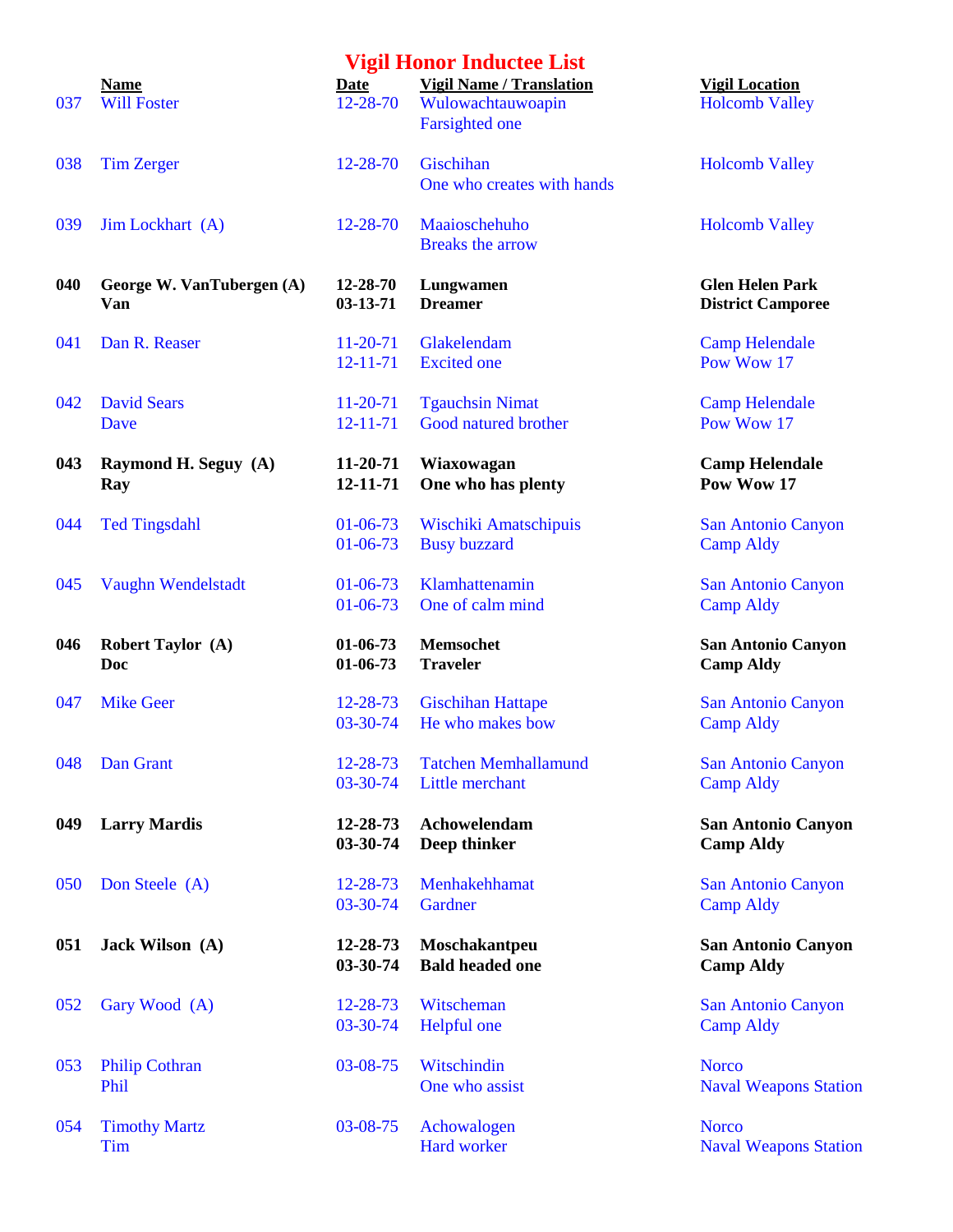|     |                                        |                                  | <b>Vigil Honor Inductee List</b>                                |                                                             |
|-----|----------------------------------------|----------------------------------|-----------------------------------------------------------------|-------------------------------------------------------------|
| 055 | <b>Name</b><br><b>Paul Steele</b>      | Date<br>03-08-75                 | <b>Vigil Name / Translation</b><br>Amangiechsin<br>Loud speaker | <b>Vigil Location</b><br><b>Norco</b><br><b>Naval Weapo</b> |
| 056 | Loren Baldwin (A)                      | 03-08-75                         | Papesu<br><b>Patient one</b>                                    | <b>Holcomb Vall</b><br><b>Campfire Rin</b>                  |
| 057 | Howard Tingsdahl (A)                   | 03-08-75                         | <b>Allogagan Nehellatank</b><br><b>Servant of the lord</b>      | <b>Norco</b><br><b>Naval Weapo</b>                          |
| 058 | <b>Gary Good</b>                       | 04-09-79                         | <b>Tatchen Amangi Lenno</b><br>Little big man                   | La Verne<br><b>Christmas Tre</b>                            |
| 059 | <b>Bill Henry</b>                      | $04-09-76$                       | Wulantowagan<br>He who has spirit                               | La Verne<br><b>Christmas Tre</b>                            |
| 060 | <b>Bob Lewis</b>                       | 04-09-79                         | <b>Gentgeen Wischixin</b><br>Dancer who exerts himself          | La Verne<br><b>Christmas Tre</b>                            |
| 061 | Bill Kime (A)                          | 04-09-79                         | Achowalogen<br><b>Hard worker</b>                               | La Verne<br><b>Christmas Tre</b>                            |
| 062 | <b>Fred Nelsen Jr</b>                  | $02 - 13 - 82$<br>$02 - 13 - 82$ | Achgeketum<br><b>Teacher</b>                                    | La Verne<br><b>Christmas Tre</b>                            |
| 063 | Don Guimond (A)                        | $02 - 13 - 82$<br>$02 - 13 - 82$ | Sachgachtoon<br>Cook                                            | La Verne<br><b>Christmas Tre</b>                            |
| 064 | <b>Dan Dufrenne</b>                    | $02 - 26 - 83$<br>$02 - 26 - 83$ | Gunaquot<br>Tall one                                            | Covina<br><b>Girl Scout Ho</b>                              |
| 065 | William Davis (A)<br><b>Bill</b>       | $02 - 26 - 83$<br>$02 - 26 - 83$ | Nihillasohen<br>One who delivers                                | Covina<br><b>Girl Scout Ho</b>                              |
| 066 | <b>Anthony Beyenhof</b><br><b>Tony</b> | $04 - 13 - 84$<br>$04 - 13 - 84$ | Waskeu<br>Thin one                                              | <b>Holcomb Val</b><br><b>Gold Strike</b>                    |
| 067 | <b>Robert W. Hancock</b>               | $04 - 13 - 84$<br>$04 - 13 - 84$ | Mamchachwelendam<br>He who endures pain                         | <b>Holcomb Val</b><br>Tree of the Li                        |
| 068 | <b>Corey Bryan</b>                     | $04 - 27 - 85$<br>$04 - 27 - 85$ | Machtagen<br>Fighter                                            | <b>Holcomb Val</b><br><b>Rotary Bonan</b>                   |
| 069 | <b>Christopher Cox</b><br><b>Chris</b> | $04 - 27 - 85$<br>$04 - 27 - 85$ | Nipahwochwen<br>Night traveler                                  | <b>Holcomb Val</b><br><b>Gold Strike</b>                    |
| 070 | <b>Karl Shelton</b>                    | $04 - 27 - 85$<br>$04 - 27 - 85$ | Amangi<br>Large one                                             | <b>Holcomb Val</b><br>Tree of the Li                        |
| 071 | <b>Robert Cross</b> (A)<br><b>Bob</b>  | $04 - 27 - 85$<br>$04 - 27 - 85$ | Manachewagan<br><b>Cutter of wood</b>                           | <b>Holcomb Vall</b><br>49'r                                 |
| 072 | <b>Raymond Smith (A)</b><br><b>Bud</b> | $04 - 27 - 85$<br>04-27-85       | <b>Woakus</b><br><b>Grey fox</b>                                | <b>Holcomb Val</b><br><b>Frys Nugget</b>                    |

**<u>Vigil Location</u> Naval Weapons Station** 

**Holcomb Valley Campfire Ring** 

**Naval Weapons Station** 

Christmas Tree Farm

Christmas Tree Farm

Christmas Tree Farm

Christmas Tree Farm

Christmas Tree Farm

Christmas Tree Farm

**Girl Scout House** 

**Girl Scout House** 

Holcomb Valley

Holcomb Valley Tree of the Living Cross

Holcomb Valley Rotary Bonanza

Holcomb Valley Gold Strike

Holcomb Valley Tree of the Living Cross

Holcomb Valley

**072 Raymond Smith (A) 04-27-85 Woakus Holcomb Valley**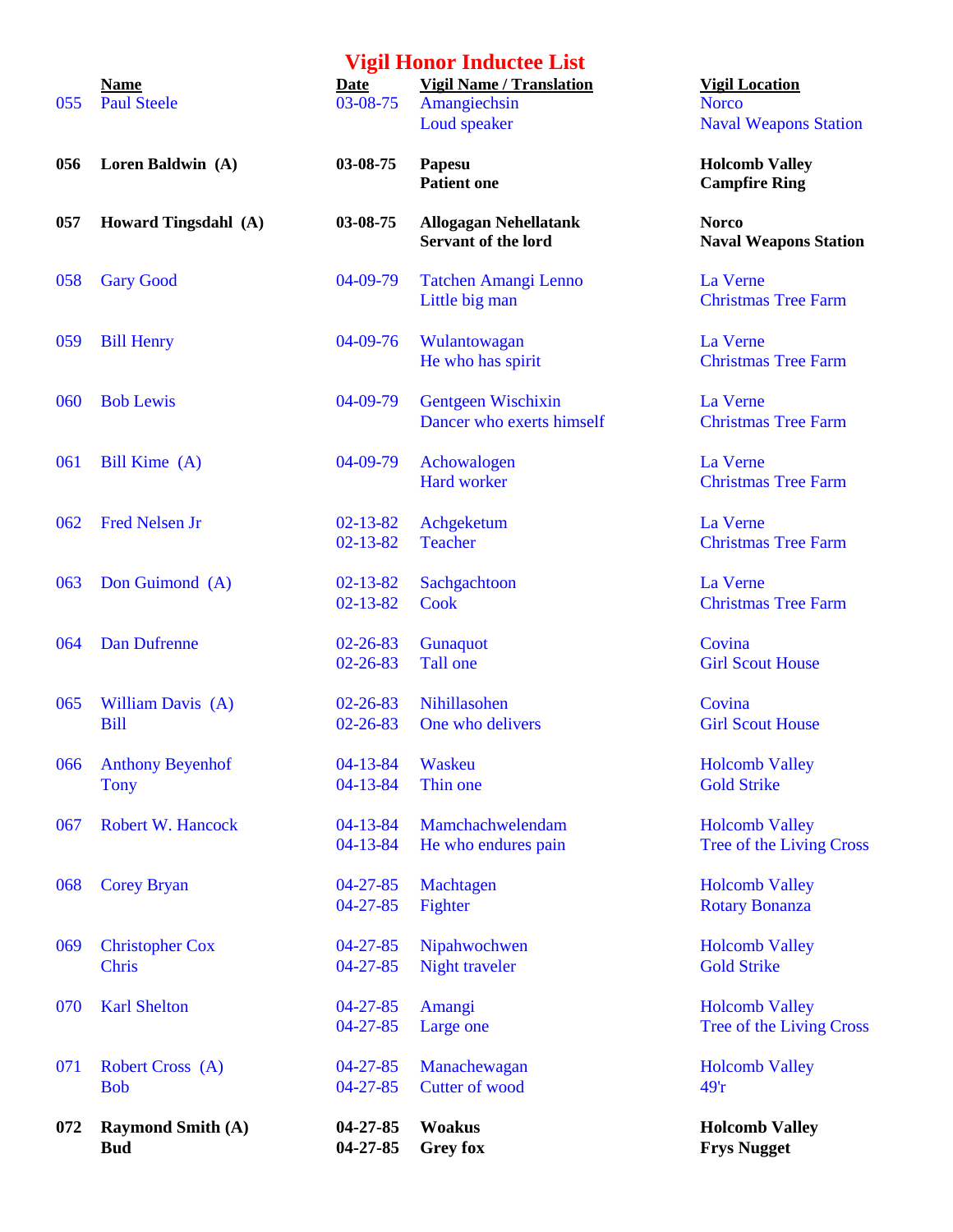| 073 | <b>Name</b><br><b>David Hawkins</b><br>Dave |
|-----|---------------------------------------------|
| 074 | <b>Anthony Martin</b><br><b>Tony</b>        |

- 
- 
- 
- 
- 
- 
- 
- 
- 
- 
- 
- 
- 
- 
- 
- 

| 073 | <b>Name</b><br><b>David Hawkins</b>    | Date<br>$04 - 26 - 86$           | <b>Vigil Name / Translation</b><br>Klamachpin                                | <b>Vigil Location</b><br><b>Holcomb Valley</b>  |
|-----|----------------------------------------|----------------------------------|------------------------------------------------------------------------------|-------------------------------------------------|
|     | Dave                                   | $04 - 26 - 86$                   | Quiet one                                                                    | Tree of the Living Cro                          |
| 074 | <b>Anthony Martinez</b><br><b>Tony</b> | $04 - 26 - 86$<br>$04 - 26 - 86$ | Memhallmund<br><b>Trader</b>                                                 | <b>Holcomb Valley</b><br><b>Gold Strike</b>     |
| 075 | <b>Marcus Pacheco</b><br><b>Marc</b>   | $04 - 26 - 86$<br>$04 - 26 - 86$ | Klampeechen<br><b>Still waters</b>                                           | <b>Holcomb Valley</b><br><b>Rotary Bonanza</b>  |
| 076 | <b>Robert Taylor II</b>                | $04 - 26 - 86$<br>$04 - 26 - 86$ | Kaak<br>Wild goose                                                           | <b>Holcomb Valley</b><br>49r                    |
| 077 | Joe Velasquez (A)                      | $04 - 26 - 86$<br>$04 - 26 - 86$ | <b>Tatchen Amangi Wewingtonheet</b><br>Little big talker                     | <b>Holcomb Valley</b><br><b>Frys Nugget</b>     |
| 078 | <b>Charles Earle</b><br>Chip           | $04 - 26 - 87$<br>$04 - 26 - 87$ | <b>Tgauchsu</b><br>Mild one                                                  | <b>Holcomb Valley</b><br><b>Rotary Bonanza</b>  |
| 079 | <b>Kenneth Johnson</b><br>Ken          | $04 - 26 - 87$<br>$04 - 26 - 87$ | Apatschin<br>He who returns                                                  | <b>Holcomb Valley</b><br><b>Gold Strike</b>     |
| 080 | <b>Bruce Koyle</b>                     | $04 - 26 - 87$<br>$04 - 26 - 87$ | <b>Gunaquot Waskeu Wulamallessin</b><br>Tall thin happy one                  | <b>Holcomb Valley</b><br>Tree of the Living Cro |
| 081 | Roy Cooley (A)                         | 04-26-87<br>04-26-87             | <b>Gischihan Pilawetit Lauchsoheen</b><br>He who makes little boys happy     | <b>Holcomb Valley</b><br>49'r                   |
| 082 | Joseph Glick (A)<br>Joe                | $04 - 26 - 87$<br>$04 - 26 - 87$ | Najundam<br>One who carries a load                                           | <b>Holcomb Valley</b><br><b>Hawthorns Hill</b>  |
| 083 | Jerry Vinatieri (A)                    | 04-26-87<br>04-26-87             | Wulalogewagan Sakquelendamen Mbi<br>He who does good work on troubled waters | <b>Holcomb Valley</b><br><b>Frys Nugget</b>     |
| 084 | <b>Gary Wayne Ohman</b>                | 03-28-88<br>03-18-89             | Pohonasin<br>Drum beater                                                     | <b>San Dimas</b><br><b>Johnstone G.S. Camp</b>  |
| 085 | <b>Sean Smith</b>                      | 03-28-88<br>$05-01-88$           | Papenauwelendam<br>One who gets attention                                    | <b>Holcomb Valley</b><br><b>Gold Strike</b>     |
| 086 | <b>Roger Watkins</b>                   | 03-28-88<br>05-01-88             | Wulakenimgussin<br>One who is recommended                                    | <b>Holcomb Valley</b><br>Tree of the Living Cro |
| 087 | Antonio Bestard (A)<br><b>Tony</b>     | 03-28-88<br>05-01-88             | <b>Atschimolsin</b><br>Councilor                                             | <b>Holcomb Valley</b><br><b>Frys Nugget</b>     |
| 088 | Robert Earle (A)<br>Rob                | 03-28-88<br>$05-01-88$           | <b>Gischihan Bambil</b><br>He who makes book                                 | <b>Holcomb Valley</b><br><b>Hawthorns Hill</b>  |
| 089 | Winthrop Walker (A)<br>Win             | 03-28-88<br>05-01-88             | <b>Giskhaquen</b><br>Woodcutter                                              | <b>Holcomb Valley</b><br>49'r                   |
| 090 | <b>Greg Dillon</b>                     | 04-18-89<br>03-18-89             | Wischixin<br>One who exerts himself                                          | <b>San Dimas</b><br>Johnstone G.S. Camp         |

e Living Cross

e Living Cross

e Living Cross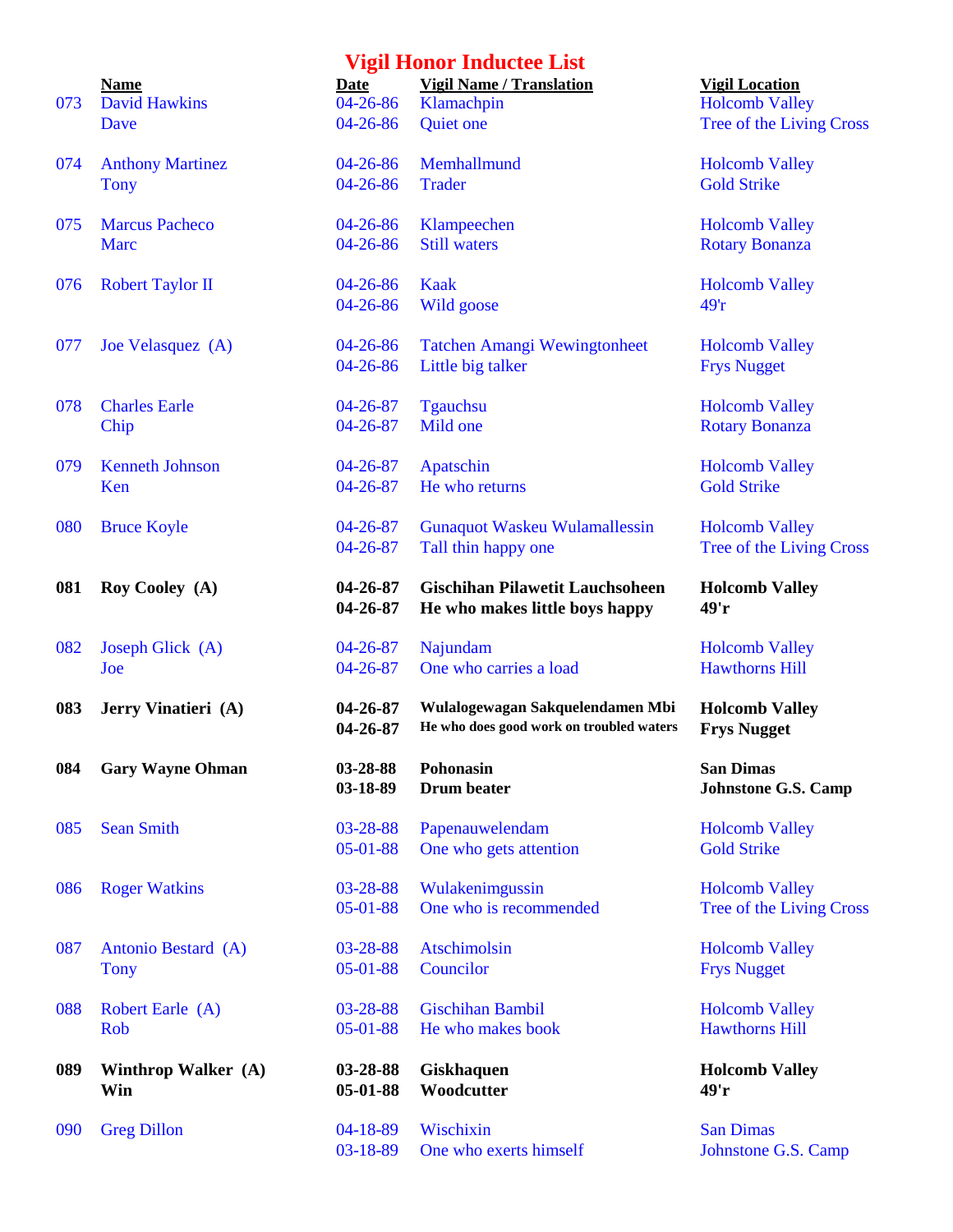|     |                         |                      | утди поног пішиські пім                      |                                                |
|-----|-------------------------|----------------------|----------------------------------------------|------------------------------------------------|
|     | <b>Name</b>             | <b>Date</b>          | <b>Vigil Name / Translation</b>              | <b>Vigil Location</b>                          |
| 091 | <b>Aaron Geiger</b>     | $04 - 18 - 89$       | Eenhen                                       | <b>San Dimas</b>                               |
|     |                         | 03-18-89             | One who pays                                 | Johnstone G.S. Camp                            |
| 092 | <b>Tomas Landis</b>     | $04-18-89$           | Wulowachtauwoapin                            | <b>San Dimas</b>                               |
|     | Tom                     | 03-18-89             | He who look beyond                           | Johnstone G.S. Camp                            |
| 093 | <b>William Taylor</b>   | $04 - 18 - 89$       | Anatschiton                                  | <b>San Dimas</b>                               |
|     |                         | 03-18-89             | One who cares                                | Johnstone G.S. Camp                            |
| 094 | Dee Brown (A)           | 04-18-89             | <b>Achowalogen Achsin Assisku</b>            | <b>San Dimas</b>                               |
|     |                         | 03-18-89             | Toiler of stone and mud                      | <b>Johnstone G.S. Camp</b>                     |
| 095 | Joseph Kiszeli (A)      | 04-18-89             | <b>Allouchsit Netopalis</b>                  | <b>San Dimas</b>                               |
|     | Joe                     | 03-18-89             | <b>Mighty warrior</b>                        | Johnstone G.S. Camp                            |
| 096 | Harvey Morgan (A)       | 04-18-89<br>03-18-89 | <b>Achgiguwen Sachgachtoon</b><br>Noisy cook | <b>San Dimas</b><br><b>Johnstone G.S. Camp</b> |
| 097 | <b>John Coatney</b>     | 03-19-91             | Machque                                      | <b>Holcomb Valley</b>                          |
|     | <b>Chris</b>            | 10-05-91             | <b>Bear</b>                                  | <b>Frys Nugget</b>                             |
| 098 | M. Sean Massar          | 03-19-91             | Allogagan                                    | <b>Holcomb Valley</b>                          |
|     | Sean                    | 10-05-91             | He who serves                                | <b>Gold Strike</b>                             |
| 099 | <b>Matt Miller</b>      | 03-19-91             | Chuppecat                                    | <b>Holcomb Valley</b>                          |
|     |                         | 10-05-91             | Deep water                                   | Tree of the Living Cro                         |
| 101 | <b>Bob Houk</b> (A)     | $03 - 19 - 91$       | <b>Gischhatteu</b><br>One who is ready       |                                                |
| 101 | George Lee (A)          | 03-19-91<br>10-05-91 | Tschitanessoagan<br>One who has authority    | <b>Holcomb Valley</b><br><b>Hawthorns Hill</b> |
|     | 102 David Ramos (A)     |                      | 03-19-91 Wachtschu Achowalogen               | <b>Holcomb Valley</b>                          |
|     | David                   | 10-05-91             | <b>Mountain toiler</b>                       | 49r                                            |
| 103 | <b>Martin Bachoc</b>    | $01-17-92$           | Welapensit                                   | <b>Holcomb Valley</b>                          |
|     |                         | 05-17-92             | Lucky one                                    | Tree of the Living Cro                         |
| 104 | Martin J. Hambalek      | $01-17-92$           | Alappiechsin                                 | <b>Holcomb Valley</b>                          |
|     |                         | 04-25-92             | <b>Fast talker</b>                           | <b>Gold Strike</b>                             |
| 105 | Steven M. Kolassa       | $01-17-92$           | Klamachpin Achowalogen                       | <b>Holcomb Valley</b>                          |
|     | <b>Steve</b>            | $04 - 25 - 92$       | Quiet worker                                 | <b>Rotary Bonanza</b>                          |
| 106 | Clarence A. Massar (A)  | $01-17-92$           | Moschakantpeu Machque                        | <b>Holcomb Valley</b>                          |
|     | Chuck                   | $07 - 26 - 92$       | <b>Bald headed bear</b>                      | <b>Hawthorns Hill</b>                          |
| 107 | Paul V. Mastracco (A)   | $01-17-92$           | Tschitanitehen                               | <b>Holcomb Valley</b>                          |
|     |                         | $04 - 25 - 92$       | Perservering one                             | <b>Frys Nugget</b>                             |
| 108 | <b>Floyd Eric Auten</b> | 12-31-92             | <b>Ajapeu Lennotit</b>                       | <b>Holcomb Valley</b>                          |
|     |                         |                      |                                              |                                                |

# of the Sample of Tohnstone G.S. Camp **094 Dee Brown (A) 04-18-89 Achowalogen Achsin Assisku San Dimas 13-18-89 <b>To S** *Johnstone G.S. Camp* Frior Johnstone G.S. Camp **986 Construction San Dimas 03-18-89 Noisy cook Johnstone G.S. Camp** Holcomb Valley **Frys Nugget**

> Holcomb Valley Tree of the Living Cross

#### **1011 <b>Except** Except Executed Lee **Holcomb Valley 12-10-10-10-05-01-10-05-01-2015 Hawthorns Hill**

Holcomb Valley Tree of the Living Cross

notit Holcomb Valley 06-05-93 Little buck man Roller Camp

## **Vigil Honor Inductee List**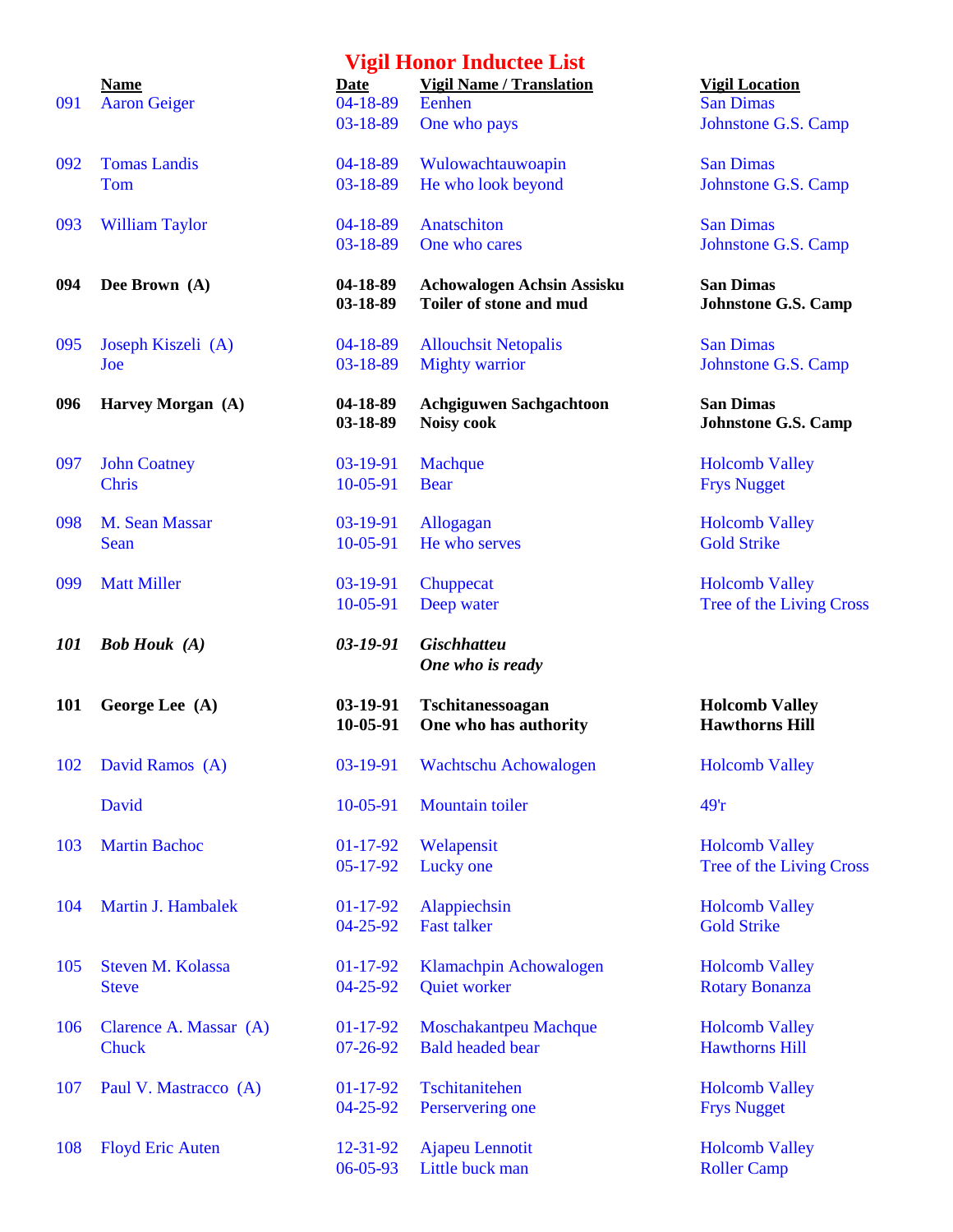| 109 | <b>Name</b><br>Lawrence P. Olsen (A)<br>Larry |
|-----|-----------------------------------------------|
|     | 110 Bryan D. Auten                            |
| 111 | <b>Jayson Allan Groves</b>                    |
|     | 112 James Cameron Minor                       |
| 113 | <b>Joshua Michael Verholtz</b><br>Josh        |
|     | 114 Floyd D Auten (A)                         |
| 115 | Gary Lee Verholtz (A)                         |
| 116 | <b>Christopher Henderson</b><br><b>Chris</b>  |
|     | 117 Daniel Trevarthen (A)<br>Dan              |
|     | 118 Craig J. Auten                            |
|     | 119 Shaun D. Sorensen                         |
| 120 | Douglas L. Groves (A)<br>Doug                 |
|     | 121 Steven P. Klenk (A)                       |
|     | 122 Ryan Massar                               |
| 123 | <b>Christopher Negus</b><br><b>Chris</b>      |
|     | 124 Andre Rensonnet                           |
|     | 125 Jared Wood                                |
|     | 126 Ron Vinatieri (A)                         |

| 109 | <b>Name</b><br>Lawrence P. Olsen (A)<br>Larry | <b>Date</b><br>$12 - 31 - 92$ | <b>Vigil Name / Translation</b><br>Mihillusis Wikhetschik<br>Old man builder | <b>Vigil Location</b>      |
|-----|-----------------------------------------------|-------------------------------|------------------------------------------------------------------------------|----------------------------|
| 110 | Bryan D. Auten                                | $11 - 16 - 93$                | Klamachpin Wiechcheu                                                         | <b>Holcomb Valley</b>      |
|     |                                               | 06-04-94                      | Quiet wolf                                                                   | Tree of the Living Cross   |
| 111 | <b>Jayson Allan Groves</b>                    | $11 - 16 - 93$                | <b>Awonn Gebtschaat</b>                                                      | <b>Holcomb Valley</b>      |
|     |                                               | $05 - 20 - 95$                | Smoke clown                                                                  | <b>Gold Strike</b>         |
| 112 | <b>James Cameron Minor</b>                    | $11 - 16 - 93$                | Natoochton                                                                   | <b>Holcomb Valley</b>      |
|     |                                               | 06-04-94                      | Inquiring one                                                                | <b>Rotary Bonanza</b>      |
| 113 | <b>Joshua Michael Verholtz</b>                | $11 - 16 - 93$                | <b>Achgumhok Gentgeen</b>                                                    | <b>Holcomb Valley</b>      |
|     | Josh                                          | 07-30-94                      | Cloud dancer                                                                 | <b>Roller Camp</b>         |
| 114 | Floyd D Auten (A)                             | $11 - 16 - 93$                | Achowalogen Kschippehellen                                                   | <b>Holcomb Valley</b>      |
|     |                                               | 06-04-94                      | Worker of strong current                                                     | <b>Frys Nugget</b>         |
| 115 | Gary Lee Verholtz (A)                         | $11 - 16 - 93$                | Kschiechelensin Sisilija                                                     | <b>Holcomb Valley</b>      |
|     |                                               | 06-04-94                      | <b>Blameless buffalo</b>                                                     | $49'$ er                   |
| 116 | <b>Christopher Henderson</b>                  | 04-29-97                      | <b>Achewon Machque</b>                                                       | <b>Holcomb Valley</b>      |
|     | <b>Chris</b>                                  | 09-30-95                      | <b>Strong bear</b>                                                           | Tree of the Living Cross   |
| 117 | Daniel Trevarthen (A)                         | 04-29-97                      | Elgigunkhaki Witatschimoisin                                                 |                            |
|     | Dan                                           |                               | Big wide adviser                                                             |                            |
| 118 | Craig J. Auten                                | $06 - 27 - 95$                | Amendchewagan Achsin                                                         | <b>Holcomb Valley</b>      |
|     |                                               | 09-30-95                      | Stubborn rock                                                                | <b>Hawthorn Hill</b>       |
| 119 | Shaun D. Sorensen                             | $06 - 27 - 95$                | Wewingtonheet                                                                | <b>Holcomb Valley</b>      |
|     |                                               | 09-30-95                      | One who is a babbler                                                         | <b>Gold Strike</b>         |
| 120 | Douglas L. Groves (A)                         | $06 - 27 - 95$                | <b>Allouchsit Wikhetschik</b>                                                | <b>Holcomb Valley</b>      |
|     | Doug                                          | 09-30-95                      | Mighty builder                                                               | $49'$ er                   |
| 121 | Steven P. Klenk (A)                           | $06 - 27 - 95$                | Klamachpin Achgeketum                                                        | <b>Big Bear City</b>       |
|     |                                               | 12-02-95                      | Quiet teacher                                                                | <b>Greg Risser's House</b> |
| 122 | <b>Ryan Massar</b>                            | 08-12-96                      | <b>Chesimus Allogagan</b>                                                    | <b>Holcomb Valley</b>      |
|     |                                               | 11-10-96                      | Younger brother who serves                                                   | Tree of the Living Cross   |
| 123 | <b>Christopher Negus</b>                      | 08-12-96                      | Lauchsoheen Nuwingi                                                          | <b>Holcomb Valley</b>      |
|     | Chris                                         | 11-10-96                      | Happy willing one                                                            | <b>Gold Strike</b>         |
| 124 | <b>Andre Rensonnet</b>                        | 08-12-96                      | Mechmauwikenk Elemussit                                                      | <b>Holcomb Valley</b>      |
|     |                                               | 11-10-96                      | Camper who goes away                                                         | <b>Rotary Bonanza</b>      |
| 125 | <b>Jared Wood</b>                             | 08-12-96                      | Kschamehhellan Allogan                                                       | <b>Holcomb Valley</b>      |
|     |                                               | 11-10-96                      | <b>Runner</b> who serves                                                     | $497$ r                    |
| 126 | Ron Vinatieri (A)                             | 08-12-96                      | <b>Ktemaque Mawachpo</b>                                                     | <b>Holcomb Valley</b>      |
|     |                                               | 11-10-96                      | Beaver who collects                                                          | Fry's Nugget               |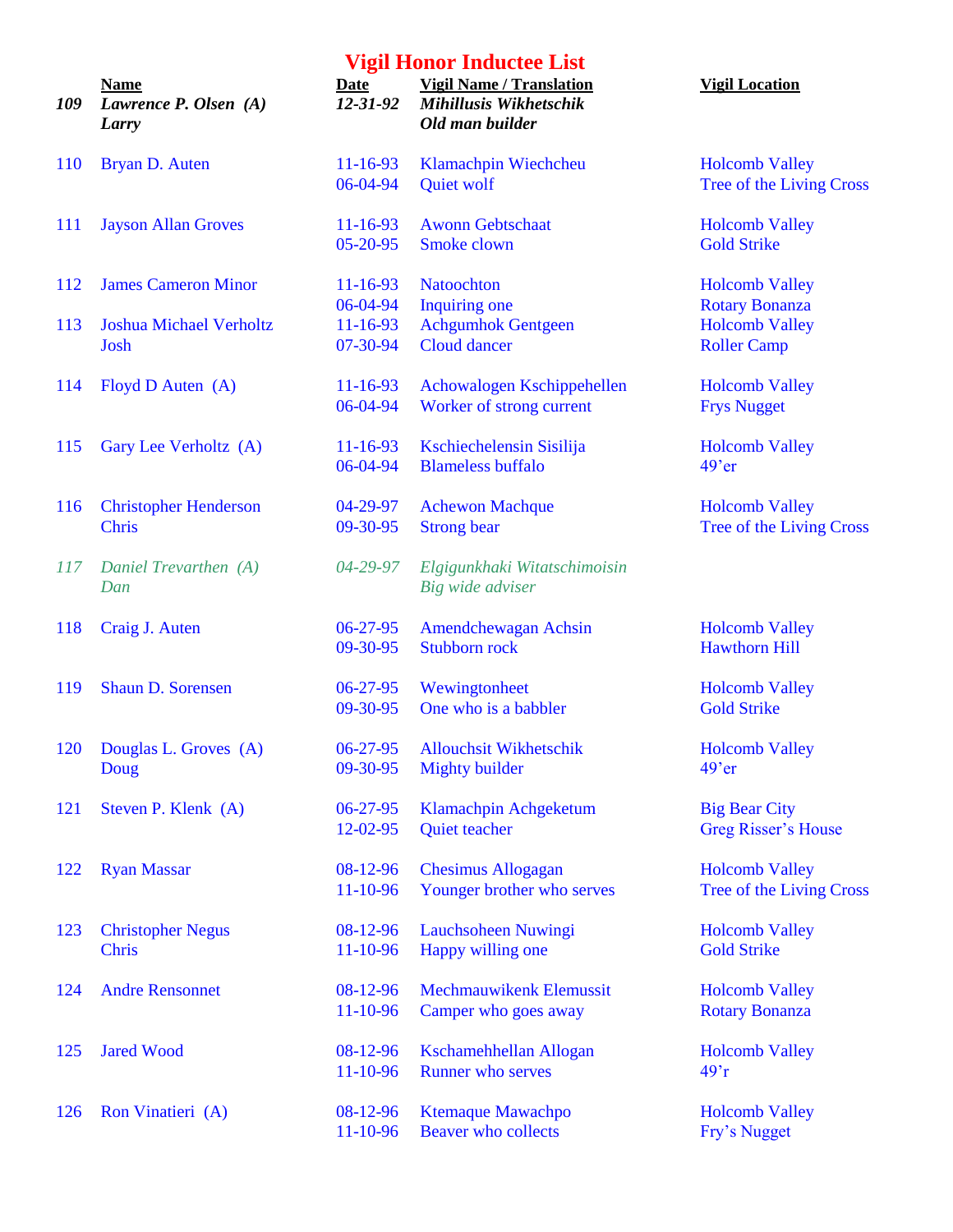| 127 | <b>Name</b><br><b>William Hinton</b>    | Date<br>04-29-97        | <b>Vigil Name / Translation</b><br>Atschimolehan | <b>Vigil</b><br>Holco    |
|-----|-----------------------------------------|-------------------------|--------------------------------------------------|--------------------------|
|     | <b>Billy</b>                            | $05 - 31 - 97$          | One who relates                                  | <b>Tree</b>              |
| 128 | <b>Vincent Ramirez</b>                  | 04-29-97                | Wiechcheu Gischenaxin                            | Holco                    |
|     | Vince                                   | $05 - 31 - 97$          | Wolf who prepares                                | Gold                     |
| 129 | John Shelburne (A)                      | 04-29-97                | Woaphokquawon Mawachpo                           | Holco                    |
|     |                                         | 05-31-97                | Gray haired collector                            | Fry's                    |
| 130 | <b>Von Fernandes</b>                    | 04-24-98                | Wulowachtauwoapin Chuppecat                      | Holco                    |
|     |                                         | 06-06-98                | He who looks beyond deep water                   | Place                    |
| 131 | <b>Martin Gonzales</b>                  | 04-24-98                | Machque Wulalogewagan                            | Holco                    |
|     | <b>Marty</b>                            | 06-06-98                | Bear who does good work                          | <b>Tree</b>              |
| 132 | <b>Michael Settember</b>                | 04-24-98                | <b>Blaknik Nihillasohen</b>                      | Holco                    |
|     | <b>Mike</b>                             | 06-06-98                | Flying squirrel who delivers                     | Gold                     |
| 133 | William Noble (A)                       | 04-24-98                | Glakelendam Wikhetschif                          | Holco                    |
|     | <b>Bill</b>                             | 06-06-98                | <b>Excited Builder</b>                           | 49 <sup>°</sup> r        |
| 134 | <b>Stephen Koury</b>                    | $09 - 25 - 99$          | Klamaachpin Achgeketum                           | Holco                    |
|     |                                         | $01-23-00$              | <b>Quiet Teacher</b>                             | Gold                     |
| 135 | <b>Robert Noble</b>                     | 09-25-99                | Ksinelendam Wikhetschik                          | Holco                    |
|     |                                         | $01-23-00$              | <b>Carefree Builder</b>                          | <b>Tree</b>              |
| 136 | Jimmy Ramirez (A)                       | $09 - 25 - 99$          | <b>Nagatamen Guttgennemen</b>                    | Holco                    |
|     |                                         | $01 - 23 - 00$          | <b>Reliable One Who Guides</b>                   | Hawt                     |
| 137 | Linda Settember (A)                     | $09 - 25 - 99$          | Wischiki Gilkissin                               | Holco                    |
|     |                                         | $01-23-00$              | <b>Busy One Who Laughs Loud</b>                  | <b>Frys</b>              |
|     | 138 Brandon Leong                       | $06 - 2 - 01$           | Pohonasin                                        | Holco                    |
|     |                                         | 10-06-01                | <b>Drum Beater</b>                               | Gold                     |
| 139 | <b>Joseph Rosalia</b>                   | $06-02-01$              | <b>Tgauchsin Sachgachtoon</b>                    | Holco                    |
|     | Joe                                     | 10-06-01                | <b>Good Natured Cook</b>                         | <b>Tree</b>              |
| 140 | Scott Bartholomew (A)                   | $06-02-01$              | <b>Gilkissin Glistam</b>                         | Holco                    |
|     |                                         | 10-06-01                | <b>Laughing Listener</b>                         | Frys                     |
| 141 | Gregory Rosalia (A)                     | $06-02-01$              | Gischitehen Mawachpo                             | Holco                    |
|     | Greg                                    | 10-06-01                | <b>Determined Collector</b>                      | $49'$ er                 |
| 142 | <b>John Rosalia</b>                     | $10 - 5 - 02$           | <b>Tgaucksin Kichkinet</b>                       | Holco                    |
|     |                                         | $5 - 16 - 04$           | <b>Friendly Guide</b>                            | <b>Tree</b>              |
| 143 |                                         | $10 - 5 - 02$           |                                                  |                          |
|     | Michael Norton Riley (A)<br><b>Mike</b> | $5 - 16 - 04$           | <b>Papesu Takachsin</b><br><b>Patient Leader</b> | Holco<br><b>Frys</b>     |
|     |                                         |                         |                                                  |                          |
| 144 | <b>Scott Ramos</b>                      | $11 - 11 - 03$<br>5.16M | Kschamehhellan<br>$E_{\alpha\alpha}$ Dunnar      | Holco<br>D <sub>of</sub> |

| <b>Date</b>           | <b>Vigil Name / Translation</b> |
|-----------------------|---------------------------------|
| $\overline{)4-29-97}$ | <b>Atschimolehan</b>            |
| 05-31-97              | One who relates                 |
| 04-29-97              | <b>Wiechcheu Gischenaxin</b>    |
| 05-31-97              | Wolf who prepares               |
| 04-29-97              | Woaphokquawon Mawachpo          |
| 05-31-97              | <b>Gray haired collector</b>    |
| 04-24-98              | Wulowachtauwoapin Chuppecat     |
| $06 - 06 - 98$        | He who looks beyond deep water  |
|                       |                                 |
| 04-24-98              | Machque Wulalogewagan           |
| 06-06-98              | Bear who does good work         |
| 04-24-98              | <b>Blaknik Nihillasohen</b>     |
| 06-06-98              | Flying squirrel who delivers    |
|                       |                                 |
| 04-24-98              | <b>Glakelendam Wikhetschif</b>  |
| 06-06-98              | <b>Excited Builder</b>          |
| 09-25-99              | Klamaachpin Achgeketum          |
| 01-23-00              | <b>Quiet Teacher</b>            |
|                       |                                 |
| 09-25-99              | <b>Ksinelendam Wikhetschik</b>  |
| 01-23-00              | <b>Carefree Builder</b>         |
| 09-25-99              | <b>Nagatamen Guttgennemen</b>   |
| 01-23-00              | <b>Reliable One Who Guides</b>  |
|                       |                                 |
| 09-25-99              | Wischiki Gilkissin              |
| 01-23-00              | <b>Busy One Who Laughs Loud</b> |
| $06 - 2 - 01$         | Pohonasin                       |
| 10-06-01              | <b>Drum Beater</b>              |
|                       |                                 |
| $06 - 02 - 01$        | <b>Tgauchsin Sachgachtoon</b>   |
| $10 - 06 - 01$        | <b>Good Natured Cook</b>        |
| $06 - 02 - 01$        | <b>Gilkissin Glistam</b>        |
| 10-06-01              | <b>Laughing Listener</b>        |
|                       |                                 |
| $06 - 02 - 01$        | Gischitehen Mawachpo            |
| 10-06-01              | <b>Determined Collector</b>     |
| 10-5-02               | <b>Tgaucksin Kichkinet</b>      |
| $5 - 16 - 04$         | <b>Friendly Guide</b>           |
|                       |                                 |
| 10-5-02               | <b>Papesu Takachsin</b>         |
| $5 - 16 - 04$         | <b>Patient Leader</b>           |
| 11-11-03              | Kschamehhellan                  |
|                       |                                 |

**<u>Vigil Location</u>** Holcomb Valley Tree of the Living Cross

Holcomb Valley Gold Strike

Holcomb Valley Fry's Nugget

Holcomb Valley Placer Flats

Holcomb Valley Tree of the Living Cross

Holcomb Valley Gold Strike

Holcomb Valley

Holcomb Valley Gold Strike

Holcomb Valley Tree of the Living Cross

Holcomb Valley Hawthorne Hill

Holcomb Valley **Frys Nugget** 

Holcomb Valley **Gold Strike** 

Holcomb Valley Tree of the Living Cross

Holcomb Valley **Frys Nugget** 

Holcomb Valley

Holcomb Valley Tree of Living Cross

Holcomb Valley **Frys Nugget** 

Holcomb Valley 5-16-04 Fast Runner Rotary Bonanza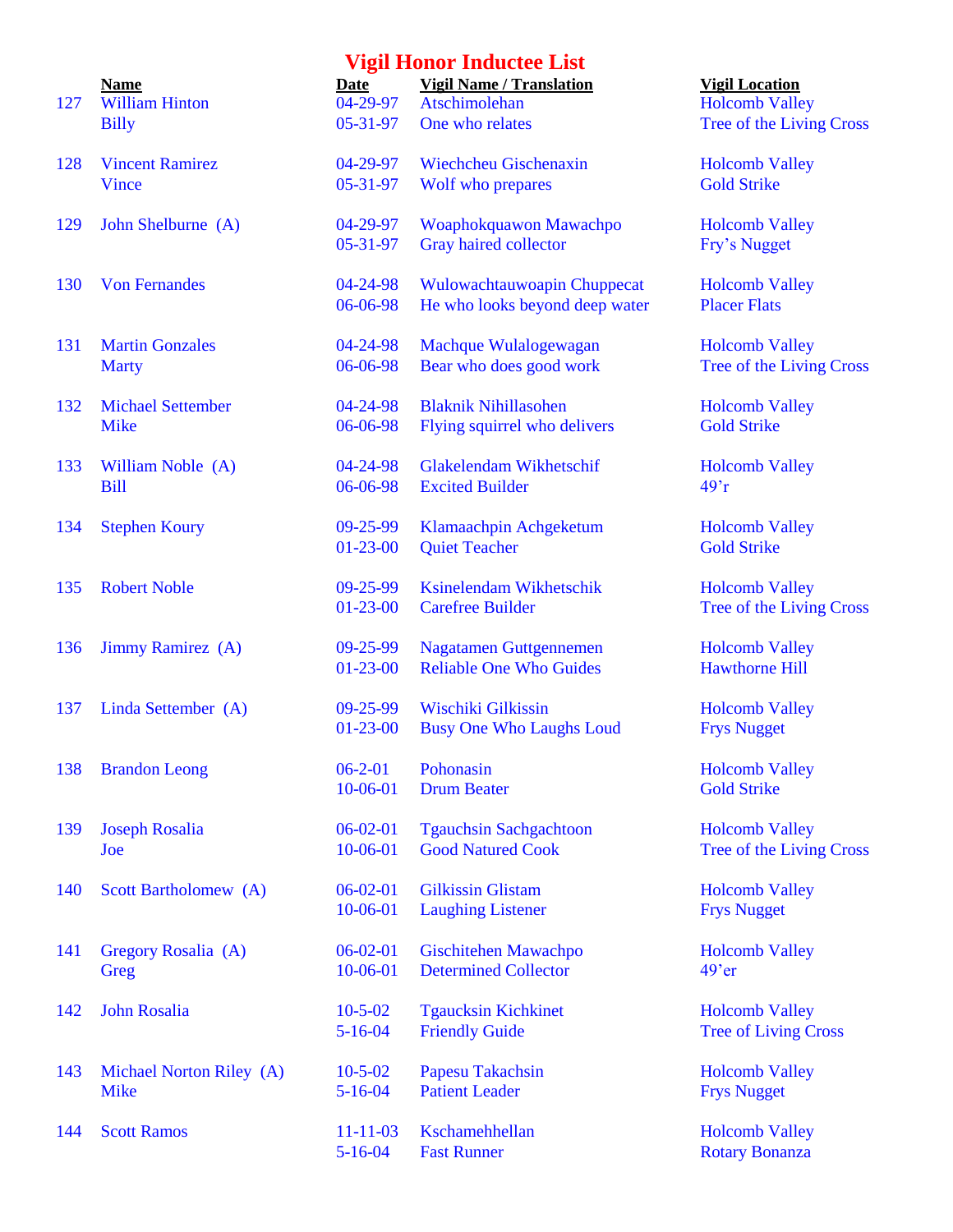|            | <b>Vigil Honor Inductee List</b>             |                                         |                                                                                |                                                                      |  |  |  |  |
|------------|----------------------------------------------|-----------------------------------------|--------------------------------------------------------------------------------|----------------------------------------------------------------------|--|--|--|--|
| 145        | Name<br><b>Timothy Staples</b><br><b>Tim</b> | Date<br>$11 - 11 - 03$<br>$5 - 16 - 04$ | <b>Vigil Name / Translation</b><br><b>Gunaquot Sakima</b><br><b>Tall Chief</b> | <b>Vigil Location</b><br><b>Holcomb Valley</b><br><b>Gold Strike</b> |  |  |  |  |
| 146        | Dale LaPré (A)                               | $11 - 11 - 03$<br>$5 - 16 - 04$         | <b>Achilis</b><br><b>She Who Gives First Aid</b>                               | <b>Holcomb Valley</b><br><b>Hawthorne Hill</b>                       |  |  |  |  |
| 147        | Craig Murray (A)                             | $11 - 11 - 03$<br>$5 - 16 - 04$         | Woaphokquawon<br><b>Gray Haired One</b>                                        | <b>Holcomb Valley</b><br>$49'$ er                                    |  |  |  |  |
| 148        | <b>Mark Files</b>                            | $5 - 15 - 05$                           | Klamhattenamin<br><b>Calm Minded One</b>                                       | <b>Holcomb Valley</b><br>Fry's Nugget                                |  |  |  |  |
| 149        | <b>Thomas Quinlan</b>                        | $5 - 15 - 05$                           | Epit<br>One Who Is There                                                       | <b>Holcomb Valley</b><br><b>Rotary Bonanza</b>                       |  |  |  |  |
| <b>150</b> | <b>Andy Weller</b>                           | $5 - 15 - 05$                           | Wikhetschik<br><b>Builder</b>                                                  | <b>Holcomb Valley</b><br>$497$ r                                     |  |  |  |  |
| 151        | Steve Weller (A)                             | $5 - 15 - 05$                           | Achgeketum<br><b>Teacher</b>                                                   | <b>Holcomb Valley</b><br><b>Hawthorne Hill</b>                       |  |  |  |  |
| 152        | <b>Jeremiah Heywood</b>                      | $5 - 12 - 06$                           | <b>Tgauchsin Allogagan</b><br><b>Friendly One Who Serves</b>                   | <b>Holcomb Valley</b><br><b>Rotary Bonanza</b>                       |  |  |  |  |
| 153        | <b>Sean Minnihan</b>                         | $8-26-06$                               | Mawachpo Ahowoapewi<br><b>Treasurer Who Has Endurance</b>                      | <b>Holcomb Valley</b><br><b>Wilderness Camp</b>                      |  |  |  |  |